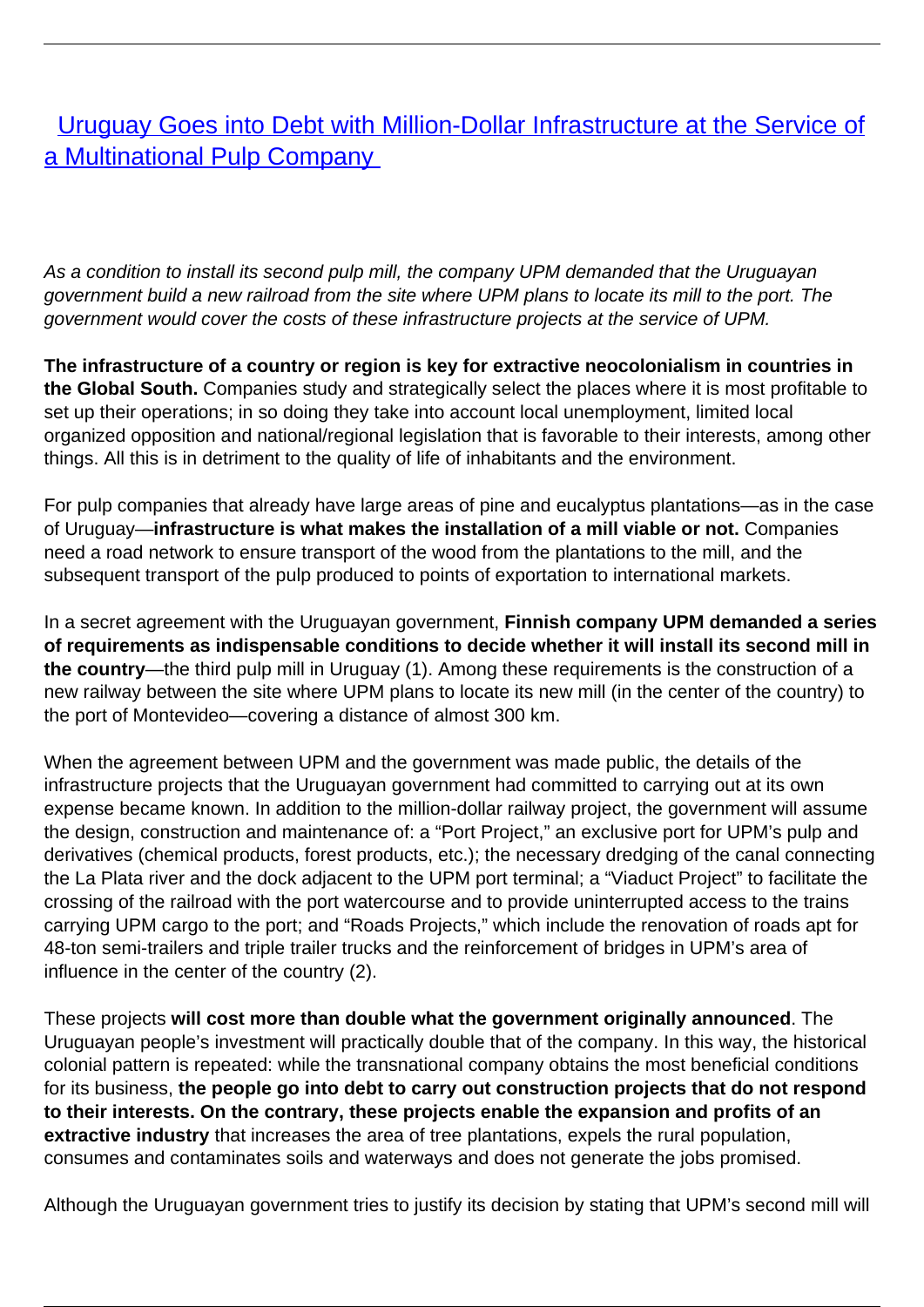create thousands of jobs—including through indirect job creation—**the company only mentions 300 direct jobs at its facilities for the project** (including workers at the UPM2 mill, workers at the chemical plant and maintenance workers) and 100 jobs at companies that provide services such as food, cleaning, security, etc. (3)

The Uruguayan government's policy of openness to foreign investment, its desperate race to fully comply with UPM's demands on time, and statements by government representatives across the media lead one to believe that these megaprojects have the full support of citizens. However, opinion within Uruguayan society is divided; and as the details of the agreement and these ventures come to light, a greater number of people question both the legality and content of the agreement, as well as the infrastructure and pulp mill projects.

There is hope to be found in the painstaking work, and the strengthening of different organizations and citizen initiatives that aim to show what is happening. They are denouncing the impacts, informing the population, defending the rights of citizens, and above all, rejecting this new form of colonialism.

## **(Dis)information, the Government's Strategy**

When UPM's intention to install its second mill in our country was announced in 2016, the President of Uruguay declared that: "the company will allocate four billion dollars, and Uruguay will have to invest one billion dollars" to meet UPM's infrastructure requirements (4).

However, as the government went about its "duties" (developing terms of reference, receiving budgets, etc), that which social movements and organizations denounced from the beginning has come true: the real investment that Uruguay would be making is much larger—and the company's is much smaller—than what was originally stated. So much so, that infrastructure costs are currently estimated at more than four billion dollars for Uruguay. Meanwhile, UPM will not invest more than 2.4 billion dollars, and it will be exempt from the vast majority of national taxes, due its locating and operating in a free trade zone (5).

In his statements to the press, the Minister of Transport insists that the new train will be "a train by and for Uruguayans," referring to the transport of passengers and other freight that will be able to reach the country's capital via the new railroad (6).

However, **from start to finish, this infrastructure project responds to UPM's demands**. The more than 270 km of railroad starts at UPM's port terminal, goes through the free trade zone in Pueblo Centenario where the UPM pulp mill will be installed, and ends up at Paso de los Toros—where UPM's waste plant will be located. According to the agreement, **Uruguay is obligated to allow UPM unrestricted access to the new railroad 24 hours a day, 365 days a year**—starting from the date the pulp mill is completed. It is also obligated to guarantee at least six daily trips in both directions to transport pulp (mill <--> port), and one round trip per day for the shipment of chemical products to the mill (2).

Nothing would indicate that this railroad is meant for other uses. For the time being, the project does not have other cargo terminals, nor does it involve the logistics necessary to transport other kinds of goods along the route. Furthermore, **existing passenger trains in Uruguay are not compatible with this new infrastructure.** The project is so much in service to the company that both the people and the media call it "the UPM train."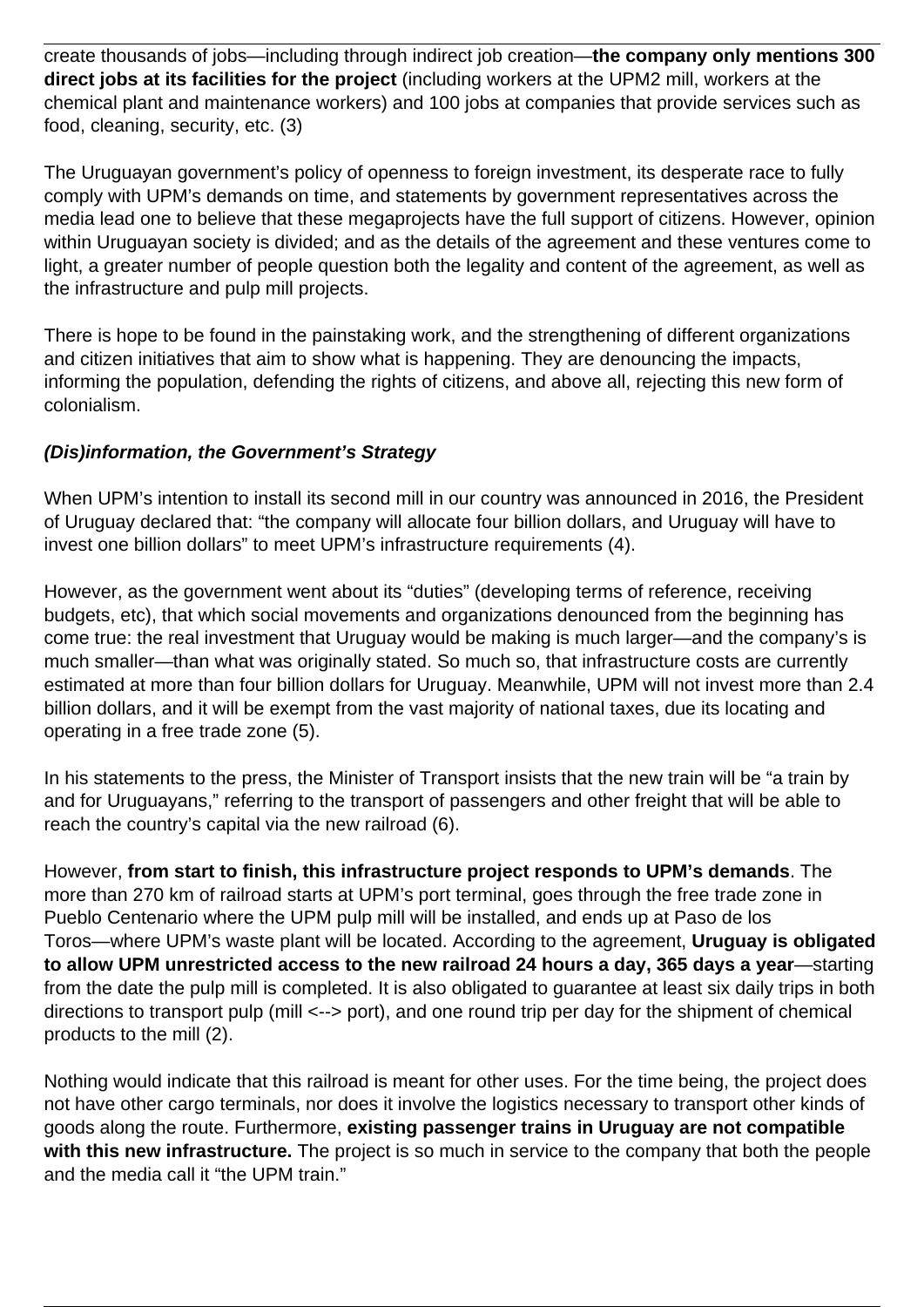According to representatives from the Railroad Workers' Union and the State Railways Administration (AFE, by its Spanish acronym), the machines that AFE has used so far to transport cargo and passengers will definitely not be able to run on the new tracks built for UPM (7). AFE provided a passenger service in small sections that ended on June 14<sup>th</sup> of this year, due to the start of construction for UPM.

## **Impacts of "The UPM Train"**

The new railway will be built on the existing route, which dates back to the second half of the 19<sup>th</sup> century. At that point in time, most of the towns that one sees today along the route did not exist; many of them came into being because of the train stations. According to official data, around 38,000 people live within the area of influence of this project (8).

The project will affect people in several departments, with direct consequences such as the expropriation of their land or the impacts caused by the **noise and vibrations,** etc. While the proposed project would maintain the current railway embankment, it would involve dismantling the existing tracks to install adequate infrastructure to guarantee **transit of freight trains 24 hours a day, 365 days a year. These trains are 800 meters long** and have engines that can reach a maximum speed of 100 kilometers per hour (9).

A project of this magnitude, designed for the **industrial transport of pulp and dangerous chemical products**—such as caustic soda and sulfuric acid—should not pass through urban centers. An estimated 350,000 tons of sulfuric acid, caustic soda, fuel, limestone and salt will be transported annually between the port terminal and the plant (10).

The suspension of AFE's passenger service **to initiate construction for UPM affected some 1,300 people**—mainly workers who used this service to commute daily between Montevideo and relatively nearby towns. The main advantage of this service for these users was the considerably lower cost of the ticket and the speed relative to the buses in the metropolitan area, as well as greater comfort  $(11).$ 

For railroad workers, the UPM train marks the beginning of the end of the state railroad monopoly, opening the door to private companies that will use a railroad built with money from the Uruguayan people.

**Infrastructure for what and for whom?** The infrastructure projects of a country should respond to the needs of the people and not to the demands of foreign capital. In this case, the UPM project is not taking into account existing territorial studies, or norms within the framework of Uruguay's Land-Use Planning Law.

## **Citizen Opposition and Constitutional Initiatives**

UPM does not have social endorsement because the population is divided. There are those who want new jobs and dream of improving their quality of life, betting on promises from UPM and the government. And there are others who express their discontent, citing not only socio-environmental impacts, but—in the first place—the million-dollar investment that the country must make to ensure the company receives considerable benefits.

"On the Side of the Tracks" is a group of residents from Montevideo who will be affected by the UPM train. They are denouncing the impacts of the railway project, and defending the rights of people who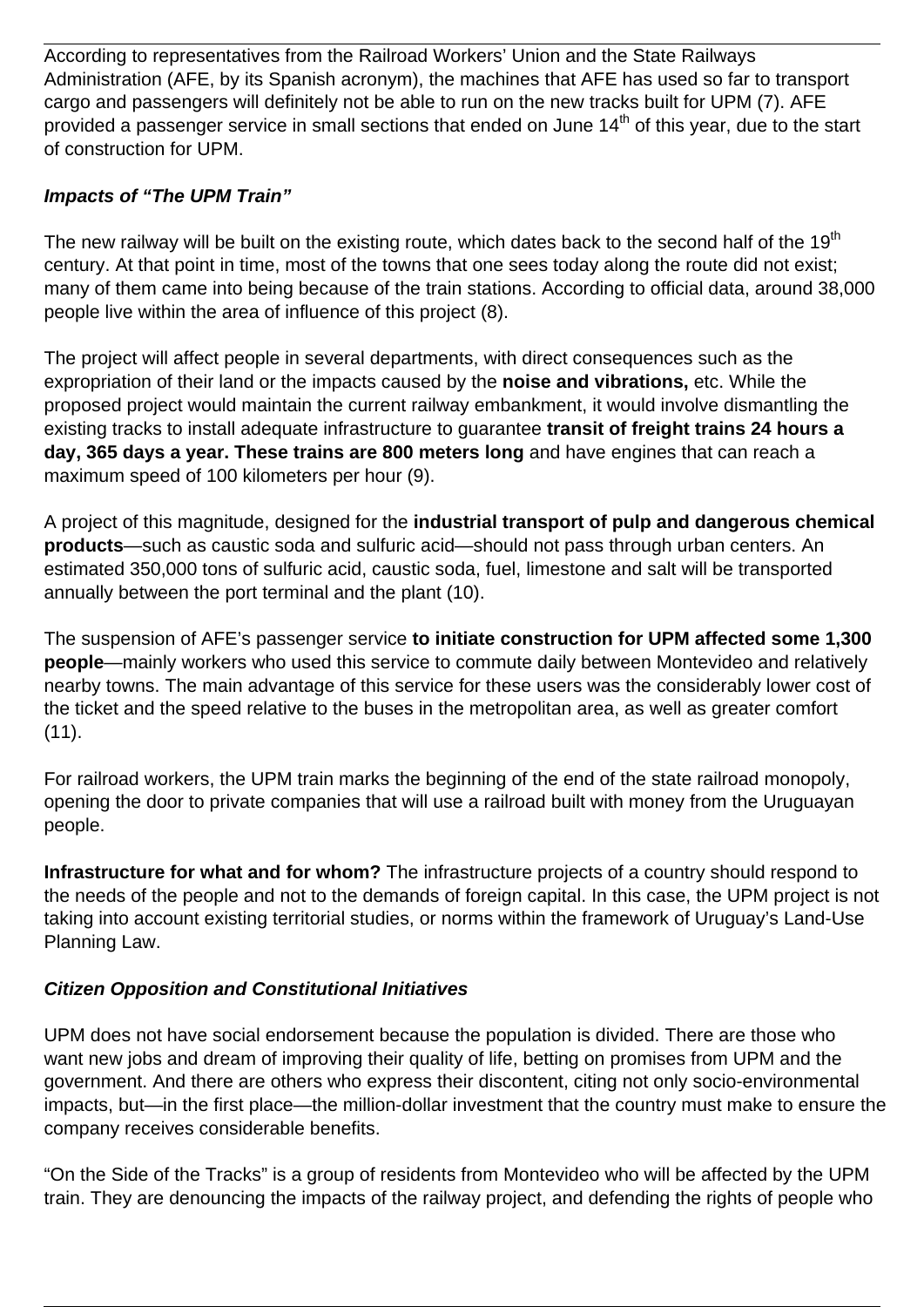live near the tracks along its route through Montevideo. They are taking action with human rights organizations, Parliament, Municipal Government authorities and the Ministry of the Environment, etc., denouncing all kinds of irregularities in the train approval process (12). They emphasize that the **trains will travel at high speeds**, which implies vibrations, noises and air pollution. "The trains are eight blocks long and will travel at 60-80 kilometers per hour; they have to travel at that speed because they have six hours to get from the Port of Montevideo to Paso de los Toros. If they take longer than six hours, they do not get paid. That is why it is fenced off with barriers; the barriers are not for the protection of people, but for the protection and transit of the train." (13)

The Movement for a Sustainable Uruguay (MOVUS, by its Spanish acronym) has also been monitoring the infrastructure projects, analyzing and denouncing the different irregularities in the process and promoting public debate on the issue. This is despite the fact that the information given to the people has always been incomplete—shared only upon citizens' requests for access to public information, or provided once actions have already occurred (14).

The group "NO to the UPM train," made up of people who live in Municipality C of Montevideo, is pushing forward a constitutional initiative to ban passage of the UPM train through that urban area. To this aim, it must obtain the signatures of 15% of the people authorized to vote in the municipality.

Similar initiatives are underway in various localities along the railroad track, including: Santa Bernardina, Durazno, Florida, Sarandí Grande, 25 de Mayo, Progreso, Canelones, La Paz; and other localities are joining.

Many informative talks, promoted by civil society organizations, are taking place in different neighborhoods of the country. On June 14<sup>th</sup>, a demonstration took place at the Montevideo train station, in recognition of the last passenger train that will travel for now, and for at least three years while construction for UPM is underway.

In June of this year, the "National Coordination of Social Organizations Against UPM" was formed to bring together the different social organizations that oppose the new mill.

The Coordination's first action was to deliver a letter to the Honorary Consul of Finland in Uruguay, in order to let the Finnish government and citizenry know that there is growing social opposition to the UPM project in Uruguay. "This project agreed upon between UPM and the Uruguay's executive branch – in an arbitrary and unconstitutional manner – constitutes a serious attack on the sovereignty, the environment, and human rights in the country," denounced the organizations. "As inhabitants of this territory, we consider ourselves seriously affected in our legitimate rights and interests and we will appeal to all possible instances so that UPM2 is not carried out. For this reason, we make this call to the Finnish government and the UPM company to cease and desist from this megaproject," the letter concludes (15).

## Lizzie Díaz, [lizzie@wrm.org.uy](mailto:lizzie@wrm.org.uy) Member of the WRM Secretariat

1.- [http://www.guayubira.org.uy/2018/04/uruguay-the-threat-of-a-third-mega-pulp-mill/](https://wrm.us9.list-manage.com/track/click?u=f91b651f7fecdf835b57dc11d&id=024db8713f&e=d8e27bd4ab)

2.- https://medios.presidencia.qub.uy/tav\_portal/2017/noticias/NO\_Y823/contrato\_final.pdf 3.-

[http://www.mvotma.gub.uy/participacion-ciudadana-ambiente/manifiestos-de-](https://wrm.us9.list-manage.com/track/click?u=f91b651f7fecdf835b57dc11d&id=22aaf49a26&e=d8e27bd4ab)

[ambiente/item/download/10967\\_3e7971165bdf5e1e15f0f688ad7bbf98](https://wrm.us9.list-manage.com/track/click?u=f91b651f7fecdf835b57dc11d&id=22aaf49a26&e=d8e27bd4ab)

4.- [https://www.elpais.com.uy/informacion/upm-invertira-us-millones-uruguay-us-millones-planta.html](https://wrm.us9.list-manage.com/track/click?u=f91b651f7fecdf835b57dc11d&id=0b5b2e5773&e=d8e27bd4ab)